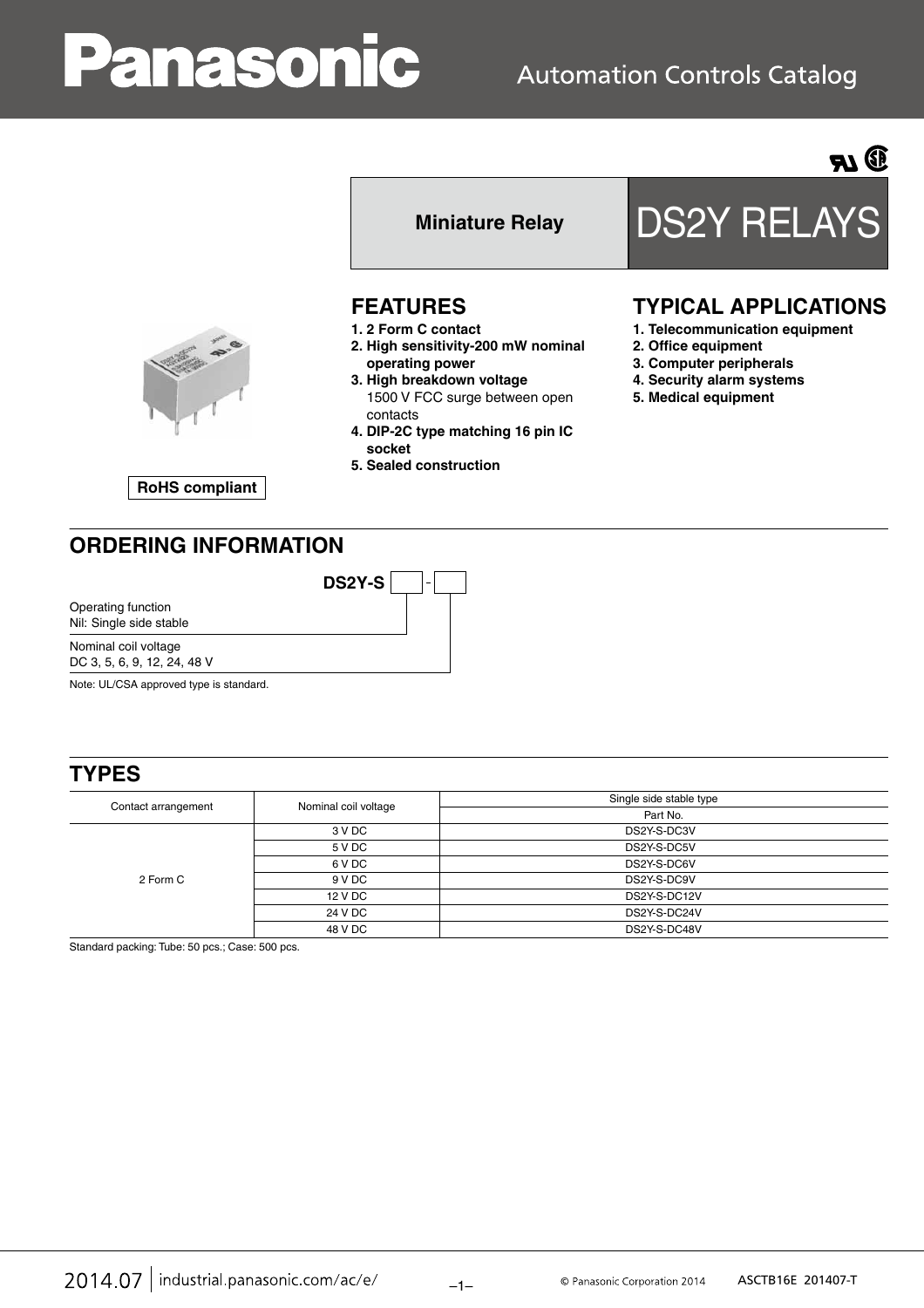#### **RATING**

#### **1. Coil data**

Single side stable type

| Nominal coil<br>voltage | Pick-up voltage<br>(at 20 $\mathrm{^{\circ}C}$ 68 $\mathrm{^{\circ}F}$ ) | Drop-out voltage<br>(at 20 $\mathrm{^{\circ}C}$ 68 $\mathrm{^{\circ}F}$ ) | Nominal operating<br>current<br>[ $\pm$ 10%] (at 20 $^{\circ}$ C 68 $^{\circ}$ F) | Coil resistance<br>[ $\pm$ 10%] (at 20 $^{\circ}$ C 68 $^{\circ}$ F) | Nominal operating<br>power | Max. applied voltage<br>(at 50 $\degree$ C 122 $\degree$ F) |
|-------------------------|--------------------------------------------------------------------------|---------------------------------------------------------------------------|-----------------------------------------------------------------------------------|----------------------------------------------------------------------|----------------------------|-------------------------------------------------------------|
| 3 V DC                  | 70%V or less of                                                          | 10%V or more of                                                           | 66.7 mA                                                                           | 45 $\Omega$                                                          | 200 mW                     | $200\%$ V of<br>nominal voltage                             |
| 5 V DC                  |                                                                          |                                                                           | 40<br>mA                                                                          | 125 $\Omega$                                                         |                            |                                                             |
| 6 V DC                  |                                                                          |                                                                           | 33.3 mA                                                                           | 180 $\Omega$                                                         |                            |                                                             |
| 9 V DC                  | nominal voltage                                                          | nominal voltage                                                           | 22.2 mA                                                                           | 405 $\Omega$                                                         |                            |                                                             |
| 12 V DC                 | (Initial)<br>(Initial)                                                   | 16.7 mA                                                                   | $720 \Omega$                                                                      |                                                                      |                            |                                                             |
| 24 V DC                 |                                                                          |                                                                           | 8.3 mA                                                                            | $2.880\ \Omega$                                                      |                            |                                                             |
| 48 V DC                 |                                                                          | 6.3 mA                                                                    | $7.680\,\Omega$                                                                   | 300 mW                                                               |                            |                                                             |

#### **2. Specifications**

| Characteristics               | Item                                                     |                          | Specifications                                                                                                                                                          |  |  |
|-------------------------------|----------------------------------------------------------|--------------------------|-------------------------------------------------------------------------------------------------------------------------------------------------------------------------|--|--|
|                               | Arrangement                                              |                          | 2 Form C                                                                                                                                                                |  |  |
| Contact                       | Initial contact resistance, max.                         |                          | Max. 50 m $\Omega$ (By voltage drop 6 V DC 1A)                                                                                                                          |  |  |
|                               | Contact material                                         |                          | Ag+Au clad                                                                                                                                                              |  |  |
| Rating                        | Max. switching power                                     |                          | 60 W, 62.5 VA (resistive load)                                                                                                                                          |  |  |
|                               | Max. switching voltage                                   |                          | 220 V DC, 250 V AC                                                                                                                                                      |  |  |
|                               | Max. switching current                                   |                          | 2A                                                                                                                                                                      |  |  |
|                               | Max. carrying current                                    |                          | 3A                                                                                                                                                                      |  |  |
|                               | Minimum operating power                                  |                          | Approx. 98 mW (147 mW: 48 V)                                                                                                                                            |  |  |
|                               | Nominal operating power                                  |                          | Approx. 200 mW (300 mW: 48 V)                                                                                                                                           |  |  |
|                               | Insulation resistance (Initial)                          |                          | Min. 100 $M\Omega$ (at 500V DC)<br>Measurement at same location as "Initial breakdown voltage" section.                                                                 |  |  |
|                               |                                                          | Between open contacts    | 750 Vrms for 1min. (Detection current: 10mA.)                                                                                                                           |  |  |
|                               | Breakdown voltage<br>(Initial)                           | Between contact sets     | 1,000 Vrms for 1min. (Detection current: 10mA.)                                                                                                                         |  |  |
|                               |                                                          | Between contact and coil | 1,000 Vrms for 1min. (Detection current: 10mA.)                                                                                                                         |  |  |
| Electrical<br>characteristics | FCC surge breakdown voltage between contacts<br>and coil |                          | 1.500 V                                                                                                                                                                 |  |  |
|                               | Temperature rise (at 20°C 68°F)                          |                          | Max. 65°C with nominal coil voltage across coil and at nominal switching capacity                                                                                       |  |  |
|                               | Operate time [Set time] (at 20°C 68°F)                   |                          | Approx. 4 ms [approx. 3 ms]<br>(Nominal coil voltage applied to the coil, excluding contact bounce time.)                                                               |  |  |
|                               | Release time [Reset time] (at 20°C 68°F)                 |                          | Approx. 3 ms [approx. 3 ms]<br>(Nominal coil voltage applied to the coil, excluding contact bounce time.) (without diode)                                               |  |  |
| Mechanical<br>characteristics | Shock resistance                                         | Functional               | Min. 490 m/s <sup>2</sup> (Half-wave pulse of sine wave: 11 ms; detection time: 10us.)                                                                                  |  |  |
|                               |                                                          | Destructive              | Min. 980 m/s <sup>2</sup> (Half-wave pulse of sine wave: 6 ms.)                                                                                                         |  |  |
|                               | Vibration resistance                                     | Functional               | 10 to 55 Hz at double amplitude of 3.3 mm (Detection time: 10us.)                                                                                                       |  |  |
|                               |                                                          | <b>Destructive</b>       | 10 to 55 Hz at double amplitude of 5 mm                                                                                                                                 |  |  |
| <b>Expected life</b>          | Mechanical                                               |                          | Min. 10 <sup>8</sup>                                                                                                                                                    |  |  |
|                               | Electrical                                               |                          | Min. 5×10 <sup>5</sup> (1 A 30 V DC), Min. 10 <sup>5</sup> (2 A 30 V DC)                                                                                                |  |  |
| Conditions                    | Conditions for operation, transport and storage*         |                          | Ambient temperature: $-40^{\circ}$ C to $+70^{\circ}$ C $-40^{\circ}$ F to $+158^{\circ}$ F<br>Humidity: 5 to 85% R.H. (Not freezing and condensing at low temperature) |  |  |
|                               | Max. operating speed (at rated load)                     |                          | 60 cpm                                                                                                                                                                  |  |  |
| Unit weight                   |                                                          |                          | Approx. 4g. 14oz                                                                                                                                                        |  |  |

Notes: \*1 This value can change due to the switching frequency, environmental conditions, and desired reliability level, therefore it is recommended to check this with the

actual load. TX/TX-S/TX-D relay AgPd contact type are available for low level load switching (10V DC, 10mA max. level).

\*2 Half-wave pulse of sine wave: 11ms; detection time: 10μs \*3 Refer to "AMBIENT ENVIRONMENT" in GENERAL APPLICATION GUIDELINES.